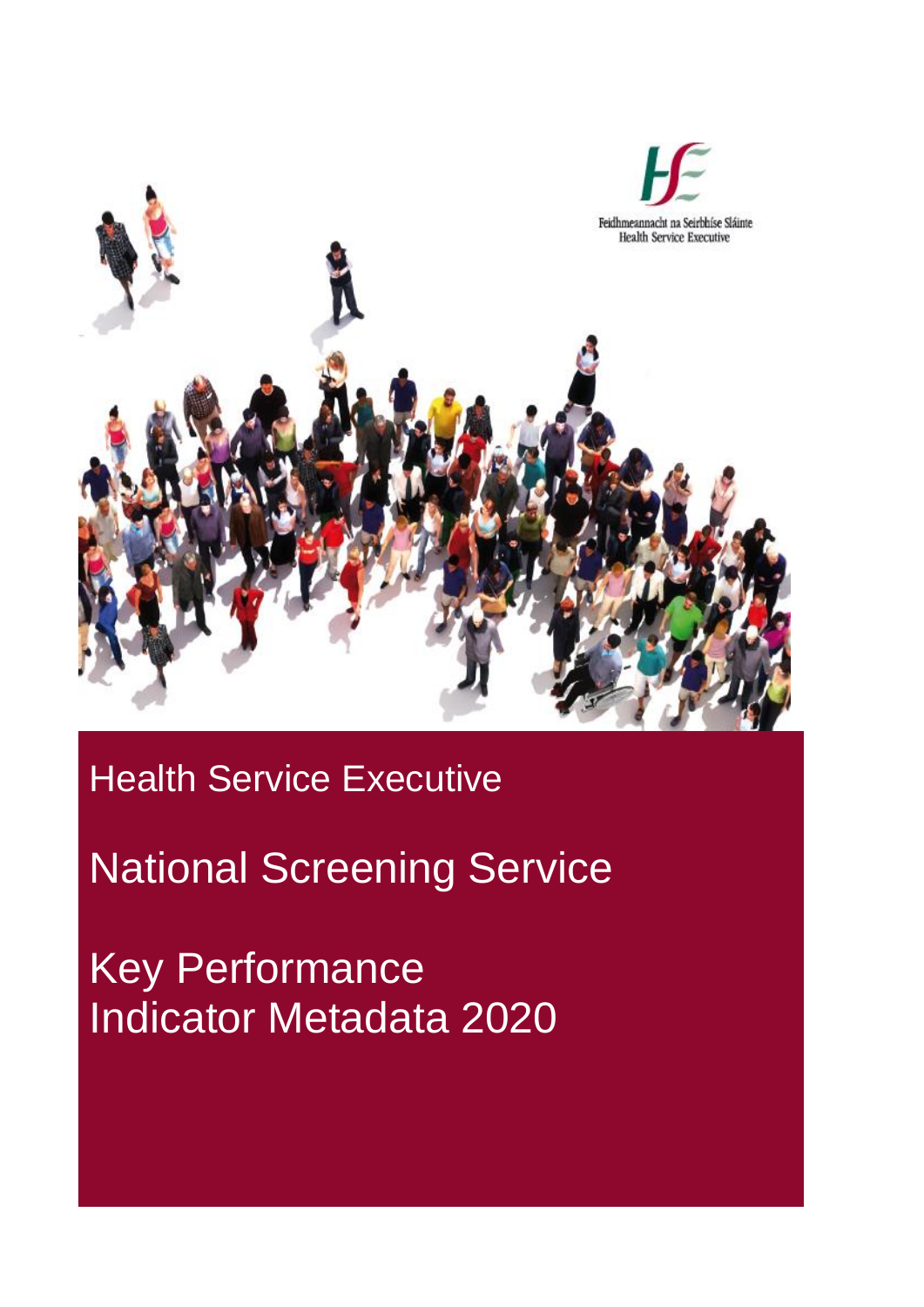|                | <b>BowelScreen</b>                          |                                                                                                                                                                                                                                                                                                                                                                                                                                    |
|----------------|---------------------------------------------|------------------------------------------------------------------------------------------------------------------------------------------------------------------------------------------------------------------------------------------------------------------------------------------------------------------------------------------------------------------------------------------------------------------------------------|
|                | <b>KPI Title</b>                            | HWB46-% of client uptake rate in the BowelScreen programme                                                                                                                                                                                                                                                                                                                                                                         |
| 1a             | <b>KPI Short Title</b>                      | <b>BowelScreen Uptake</b>                                                                                                                                                                                                                                                                                                                                                                                                          |
| $\overline{2}$ | <b>KPI Description</b>                      | A cohort measurement of the uptake of bowel cancer screening by eligible men and women whose date of first offered invitation in the<br>current screening round was within the reporting period. These clients are followed over time to allow adequate time for taking up their<br>reminder invitation in the round. Subject to change due to uptake on reminder invitation etc. Based on data from the first round of screening. |
| 3              | <b>KPI Rationale</b>                        | To maximise the uptake of bowel screening among the eligible population                                                                                                                                                                                                                                                                                                                                                            |
| Зa             | <b>Indicator Classification</b>             | National Scorecard Quadrant: Access & Integration                                                                                                                                                                                                                                                                                                                                                                                  |
| 4              | <b>National Target</b>                      | 2020 NSP Target: >45%. This is a cumulative calculation                                                                                                                                                                                                                                                                                                                                                                            |
| 4a             | <b>Target</b>                               | b) Trajectory set out to achieve an end of year target, ie. $Q1: >42\%$ ; $Q2: >43\%$ ; $Q3: >44\%$ ; $Q4: >45\%$                                                                                                                                                                                                                                                                                                                  |
| 4b             | <b>Volume Metrics</b>                       |                                                                                                                                                                                                                                                                                                                                                                                                                                    |
| 5              | <b>KPI Calculation</b>                      | Numerator= No. of those clients who completed a satisfactory FIT test. Subject to change due to uptake on reminder invitation etc.<br>Denominator=clients whose date of first offered invitation to take part in BowelScreen in the current screening round was within the reporting<br>period.                                                                                                                                    |
| 6              | <b>Data Source</b>                          | BowelScreen Database (COR) to the NBIU Business Information Unit via a cif template                                                                                                                                                                                                                                                                                                                                                |
| 6a             | Data Sign Off                               | Dr. Therese Mooney, Head of Programme Evaluation Unit, National Screening Service                                                                                                                                                                                                                                                                                                                                                  |
| 6b             | <b>Data Quality Issues</b>                  | None                                                                                                                                                                                                                                                                                                                                                                                                                               |
| 7              | <b>Data Collection</b><br><b>Frequency</b>  | Daily                                                                                                                                                                                                                                                                                                                                                                                                                              |
| 8              | <b>Tracer Conditions</b>                    | Men and women aged between 60 and 69 who have been invited to take part in the BowelScreen programme.                                                                                                                                                                                                                                                                                                                              |
| 9              | <b>Minimum Data Set MDS</b>                 | Client name, address, sex, DOB, date of screening.                                                                                                                                                                                                                                                                                                                                                                                 |
| 10             | <b>International</b><br><b>Comparison</b>   | Similar in other countries                                                                                                                                                                                                                                                                                                                                                                                                         |
| 11             | <b>KPI Monitoring</b>                       | Quarterly                                                                                                                                                                                                                                                                                                                                                                                                                          |
| 12             | <b>KPI Reporting Frequency Quarterly</b>    |                                                                                                                                                                                                                                                                                                                                                                                                                                    |
| 13             | <b>KPI Report Period</b>                    | $Q-1Q$                                                                                                                                                                                                                                                                                                                                                                                                                             |
| 14             | <b>KPI Reporting</b><br><b>Aggregation</b>  | National                                                                                                                                                                                                                                                                                                                                                                                                                           |
| 15             | <b>KPI</b> is reported in which<br>reports? | Performance Profile / Management Data Report / Annual Report                                                                                                                                                                                                                                                                                                                                                                       |
| 16             | Web link to data                            | http://www.hse.ie/eng/services/publications/performancereports/                                                                                                                                                                                                                                                                                                                                                                    |
| 17             | <b>Additional Information</b>               | N/A                                                                                                                                                                                                                                                                                                                                                                                                                                |
|                | <b>KPI owner/lead for</b><br>implementation | Dr. Therese Mooney, Head of Programme Evaluation Unit, National Screening Service                                                                                                                                                                                                                                                                                                                                                  |
|                | PBI data support                            | Siobhán O'Brien, Data Analyst, National Business Information Unit - siobhan.obrien2@hse.ie                                                                                                                                                                                                                                                                                                                                         |
|                | Governance/sign off                         | Celine Fitzgerald, Interim CEO, National Screening Service                                                                                                                                                                                                                                                                                                                                                                         |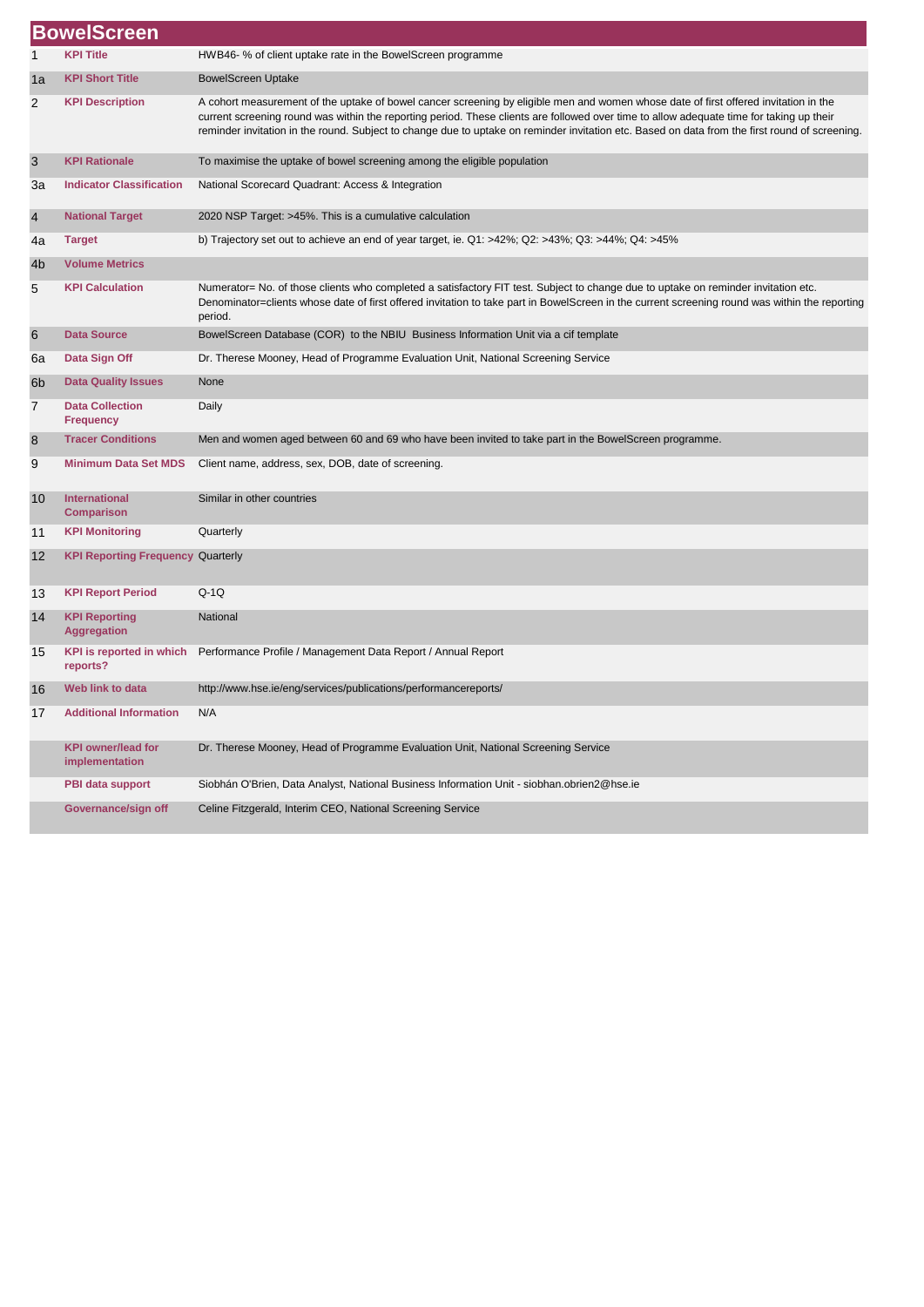|                | <b>BowelScreen</b>                          |                                                                                                                                                                                                                                                                                          |
|----------------|---------------------------------------------|------------------------------------------------------------------------------------------------------------------------------------------------------------------------------------------------------------------------------------------------------------------------------------------|
| 1              | <b>KPI Title</b>                            | HWB82- No. of clients who have completed a satisfactory BowelScreen FIT test                                                                                                                                                                                                             |
| 1a             | <b>KPI Short Title</b>                      | Satisfactory BowelScreen FIT test                                                                                                                                                                                                                                                        |
| 2              | <b>KPI Description</b>                      | No. of clients screened by the BowelScreen programme who have completed a satisfactory FIT test in the reporting period. (FIT= faecal<br>immunochemical test, which is a self-administered test carried out at home, satisfactory means that the kit was suitable for analysis)          |
| 3a             | <b>Indicator Classification</b>             | National Scorecard Quadrant: Access & Integration                                                                                                                                                                                                                                        |
| 4              | <b>National Target</b>                      | 2020 NSP Target: 125,000. This is a cumulative calculation                                                                                                                                                                                                                               |
| 4a             | <b>Target</b>                               | 125,000                                                                                                                                                                                                                                                                                  |
| 4b             | <b>Volume Metrics</b>                       |                                                                                                                                                                                                                                                                                          |
| 5              | <b>KPI Calculation</b>                      | Count of no. of clients screened by the BowelScreen programme who have completed a satisfactory FIT test in the reporting period. (FIT=<br>faecal immunochemical test, which is a self-administered test carried out at home, satisfactory means that the kit was suitable for analysis) |
| $6\phantom{1}$ | <b>Data Source</b>                          | BowelScreen Database (COR) to the BIU business infomation unit via a cif template                                                                                                                                                                                                        |
| 6a             | Data Sign Off                               | Dr. Therese Mooney, Head of Programme Evaluation Unit, National Screening Service                                                                                                                                                                                                        |
| 6b             | <b>Data Quality Issues</b>                  | None                                                                                                                                                                                                                                                                                     |
| 7              | <b>Data Collection</b><br><b>Frequency</b>  | Daily                                                                                                                                                                                                                                                                                    |
| 8              | <b>Tracer Conditions</b>                    | Men and women aged between 60 and 69 who have been invited to take part in the BowelScreen programme                                                                                                                                                                                     |
| 9              | <b>Minimum Data Set MDS</b>                 | Client Name, Address, Sex, DOB, date of screening                                                                                                                                                                                                                                        |
| 10             | <b>International</b><br><b>Comparison</b>   | Similar in other countries                                                                                                                                                                                                                                                               |
| 11             | <b>KPI Monitoring</b>                       | Monthly                                                                                                                                                                                                                                                                                  |
| 12             | <b>KPI Reporting Frequency Monthly</b>      |                                                                                                                                                                                                                                                                                          |
| 13             | <b>KPI Report Period</b>                    | Current (e.g. daily data reported on that same day of activity, monthly data reported wihin the same month of activity)                                                                                                                                                                  |
| 14             | <b>KPI Reporting</b><br><b>Aggregation</b>  | National                                                                                                                                                                                                                                                                                 |
| 15             | <b>KPI</b> is reported in which<br>reports? | Performance Profile / Management Data Report / Annual Report                                                                                                                                                                                                                             |
| 16             | Web link to data                            | http://www.hse.ie/eng/services/publications/performancereports/                                                                                                                                                                                                                          |
| 17             | <b>Additional Information</b>               |                                                                                                                                                                                                                                                                                          |
|                | <b>KPI owner/lead for</b><br>implementation | Dr. Therese Mooney, Head of Programme Evaluation Unit, National Screening Service                                                                                                                                                                                                        |
|                | PBI data support                            | Siobhán O'Brien, Data Analyst, National Business Information Unit - siobhan.obrien2@hse.ie                                                                                                                                                                                               |
|                | Governance/sign off                         | Celine Fitzgerald, Interim CEO, National Screening Service                                                                                                                                                                                                                               |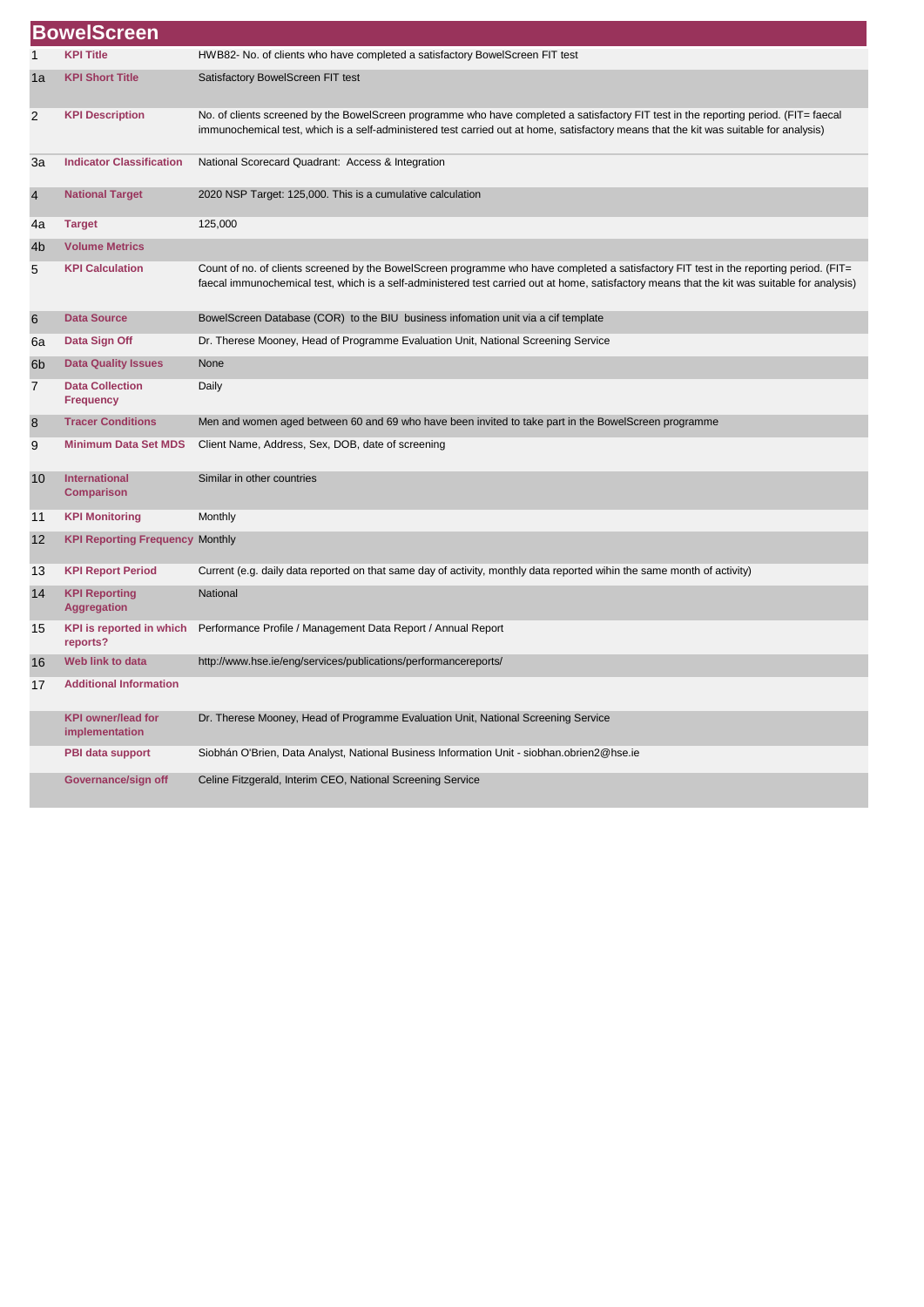|                | <b>BreastCheck</b>                          |                                                                                                                                                                                                                                                                                                                                                                                            |  |
|----------------|---------------------------------------------|--------------------------------------------------------------------------------------------------------------------------------------------------------------------------------------------------------------------------------------------------------------------------------------------------------------------------------------------------------------------------------------------|--|
| 1              | <b>KPI Title</b>                            | HWB77- No. of women in the eligible population who have had a complete mammogram                                                                                                                                                                                                                                                                                                           |  |
| 1a             | <b>KPI Short Title</b>                      | Eligible women who have had a mammogram                                                                                                                                                                                                                                                                                                                                                    |  |
| 2              | <b>KPI Description</b>                      | Activity measurement; count of number of women who have had a complete mammogram in the reporting period i.e two radiologists<br>have read it and it has been given a result. This metric includes initial women (women who have had their first BreastCheck<br>screening examination) and subsequent women (women who have had their second or higher BreastCheck screening examination). |  |
| 3              | <b>KPI Rationale</b>                        | Activity measurement: Better Health & Wellbeing                                                                                                                                                                                                                                                                                                                                            |  |
| За             | <b>Indicator Classification</b>             | National Scorecard Quadrant: Access & Integration                                                                                                                                                                                                                                                                                                                                          |  |
| $\overline{4}$ | <b>National Target</b>                      | 2020 NSP Target: 185,000 women. This is a cumulative calculation                                                                                                                                                                                                                                                                                                                           |  |
| 4a             | <b>Target</b>                               |                                                                                                                                                                                                                                                                                                                                                                                            |  |
| 4 <sub>b</sub> | <b>Volume Metrics</b>                       |                                                                                                                                                                                                                                                                                                                                                                                            |  |
| 5              | <b>KPI Calculation</b>                      | Count of number of initial women and subsequent women who have had a complete mammogram in the reporting period.                                                                                                                                                                                                                                                                           |  |
| 6              | <b>Data Source</b>                          | BreastCheck database (NBSP) to the BIU business infomation unit via a cif template                                                                                                                                                                                                                                                                                                         |  |
| 6a             | Data Sign Off                               | Dr. Therese Mooney, Head of Programme Evaluation Unit, National Screening Service                                                                                                                                                                                                                                                                                                          |  |
| 6 <sub>b</sub> | <b>Data Quality Issues</b>                  | None                                                                                                                                                                                                                                                                                                                                                                                       |  |
| 7              | <b>Data Collection</b><br><b>Frequency</b>  | Daily                                                                                                                                                                                                                                                                                                                                                                                      |  |
| 8              | <b>Tracer Conditions</b>                    | Women who are eligible for sceening.                                                                                                                                                                                                                                                                                                                                                       |  |
| 9              | <b>Minimum Data Set MDS</b>                 | Client Name, Address, DOB                                                                                                                                                                                                                                                                                                                                                                  |  |
| 10             | International<br><b>Comparison</b>          | Similar in other countries                                                                                                                                                                                                                                                                                                                                                                 |  |
| 11             | <b>KPI Monitoring</b>                       | Monthly                                                                                                                                                                                                                                                                                                                                                                                    |  |
| 12             | <b>KPI Reporting Frequency Monthly</b>      |                                                                                                                                                                                                                                                                                                                                                                                            |  |
| 13             | <b>KPI Report Period</b>                    | Current (e.g. daily data reported on that same day of activity, monthly data reported wihin the same month of activity)                                                                                                                                                                                                                                                                    |  |
| 14             | <b>KPI Reporting</b><br><b>Aggregation</b>  | National                                                                                                                                                                                                                                                                                                                                                                                   |  |
| 15             | KPI is reported in which<br>reports?        | Performance Profile / Management Data Report / Annual Report                                                                                                                                                                                                                                                                                                                               |  |
| 16             | Web link to data                            | http://www.hse.ie/eng/services/publications/performancereports/                                                                                                                                                                                                                                                                                                                            |  |
| 17             | <b>Additional Information</b>               | As reported in the HSE Performance Profile and Management Data Report                                                                                                                                                                                                                                                                                                                      |  |
|                | <b>KPI owner/lead for</b><br>implementation | Therese Mooney, Head of Programme Evaluation Unit, National Screening Service.                                                                                                                                                                                                                                                                                                             |  |
|                | <b>PBI data support</b>                     | Siobhán O'Brien, Data Analyst, National Business Information Unit: siobhan.obrien2@hse.ie                                                                                                                                                                                                                                                                                                  |  |
|                | Governance/sign off                         | Celine Fitzgerald, Interim CEO, National Screening Service                                                                                                                                                                                                                                                                                                                                 |  |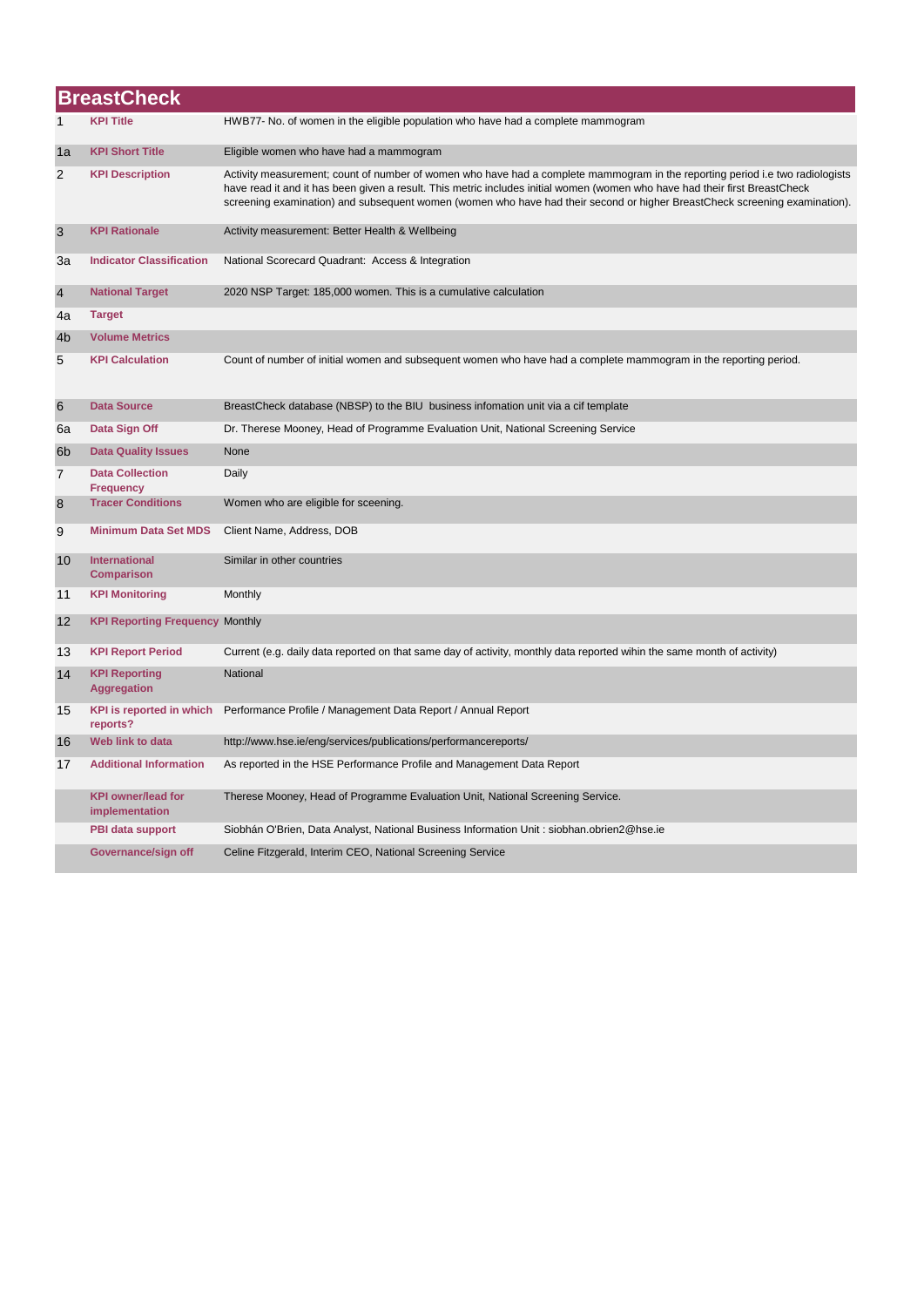|                | <b>BreastCheck</b>                          |                                                                                                                                                                                                                                                                                                                                           |  |  |
|----------------|---------------------------------------------|-------------------------------------------------------------------------------------------------------------------------------------------------------------------------------------------------------------------------------------------------------------------------------------------------------------------------------------------|--|--|
| 1              | <b>KPI Title</b>                            | HWB37- % women offered hospital admission for treatment within three weeks of diagnosis of breast cancer                                                                                                                                                                                                                                  |  |  |
| 1a             | <b>KPI Short Title</b>                      | Hospital admission offer within 3 weeks diagnosis                                                                                                                                                                                                                                                                                         |  |  |
| 2              | <b>KPI Description</b>                      | Measures whether women diagnosed with cancer are offered treatment in BreastCheck host hospital (St Vincents, Mater, Cork<br>University Hospital, Galway University hospital) within 3 weeks of being informed of their diagnosis of breast cancer. Detailed<br>analysis of client records may be necessary to report this metric.        |  |  |
| 3              | <b>KPI Rationale</b>                        | Measures quality of service to women with cancer detected at screening. Aims to improve outcomes and minimise anxiety by having<br>surgery in a timely manner. This data relates to women who opt to have treatment at BreastCheck host hospitals. Clients who opt to<br>have treatment at other hospitals are excluded from this metric. |  |  |
| 3a             | <b>Indicator Classification</b>             | National Scorecard Quadrant: Access & Integration                                                                                                                                                                                                                                                                                         |  |  |
| $\overline{4}$ | <b>National Target</b>                      | 2020 NSP Target: >95%. This is a cumulative calculation                                                                                                                                                                                                                                                                                   |  |  |
| 4a             | <b>Target</b>                               | a) Performance targets constant over the full year i.e. >95%                                                                                                                                                                                                                                                                              |  |  |
| 4 <sub>b</sub> | <b>Volume Metrics</b>                       | N/A                                                                                                                                                                                                                                                                                                                                       |  |  |
| 5              | <b>KPI Calculation</b>                      | Numerator = No. women offered hospital admission for treatment within 21 days of diagnosis of breast cancer. Denominator = No.<br>women diagnosed with Breast Cancer in the reporting period. Excludes cases where further tests/opinions sought or where woman<br>goes outside BreastCheck for treatment                                 |  |  |
| 6              | <b>Data Source</b>                          | BreastCheck database (NBSP) to the BIU business infomation unit via a cif template                                                                                                                                                                                                                                                        |  |  |
| 6a             | Data Sign Off                               | Dr. Therese Mooney, Head of Programme Evaluation Unit, National Screening Service                                                                                                                                                                                                                                                         |  |  |
| 6 <sub>b</sub> | <b>Data Quality Issues</b>                  | None                                                                                                                                                                                                                                                                                                                                      |  |  |
| 7              | <b>Data Collection</b><br><b>Frequency</b>  | Weekly                                                                                                                                                                                                                                                                                                                                    |  |  |
| 8              | <b>Tracer Conditions</b>                    | Women diagnosed with breast cancer requiring surgery and offered an appointment for treatment at one of the BreastCheck host<br>hospitals.                                                                                                                                                                                                |  |  |
| 9              | <b>Minimum Data Set MDS</b>                 | No. women first invited in the period, no. of those women screened (at reporting date) No. women diagnosed with breast cancer, No.<br>women offered hospital admission for treatment within 21 days of diagnosis of breast cancer.                                                                                                        |  |  |
| 10             | <b>International</b><br><b>Comparison</b>   | None                                                                                                                                                                                                                                                                                                                                      |  |  |
| 11             | <b>KPI Monitoring</b>                       | Bi-annual                                                                                                                                                                                                                                                                                                                                 |  |  |
| 12             | <b>KPI Reporting Frequency Bi-annual</b>    |                                                                                                                                                                                                                                                                                                                                           |  |  |
| 13             | <b>KPI Report Period</b>                    | BA-1Q (rolling 6 months one quarter in arrears, i.e. March 2020 report will report on data for period Jun-Dec 2019; Sep 2020 report                                                                                                                                                                                                       |  |  |
| 14             | <b>KPI Reporting</b><br><b>Aggregation</b>  | will report on data for period Jan-Jun 2020)<br>National                                                                                                                                                                                                                                                                                  |  |  |
| 15             | KPI is reported in which<br>reports?        | Performance Profile / Management Data Report                                                                                                                                                                                                                                                                                              |  |  |
| 16             | Web link to data                            | http://www.hse.ie/eng/services/publications/performancereports/                                                                                                                                                                                                                                                                           |  |  |
| 17             | <b>Additional Information</b>               |                                                                                                                                                                                                                                                                                                                                           |  |  |
|                | <b>KPI owner/lead for</b><br>implementation | Dr. Therese Mooney, Head of Programme Evaluation Unit, National Screening Service                                                                                                                                                                                                                                                         |  |  |
|                | PBI data support                            | Siobhán O'Brien, Data Analyst, National Business Information Unit - siobhan.obrien2@hse.ie                                                                                                                                                                                                                                                |  |  |
|                | Governance/sign off                         | Celine Fitzgerald, Interim CEO, National Screening Service                                                                                                                                                                                                                                                                                |  |  |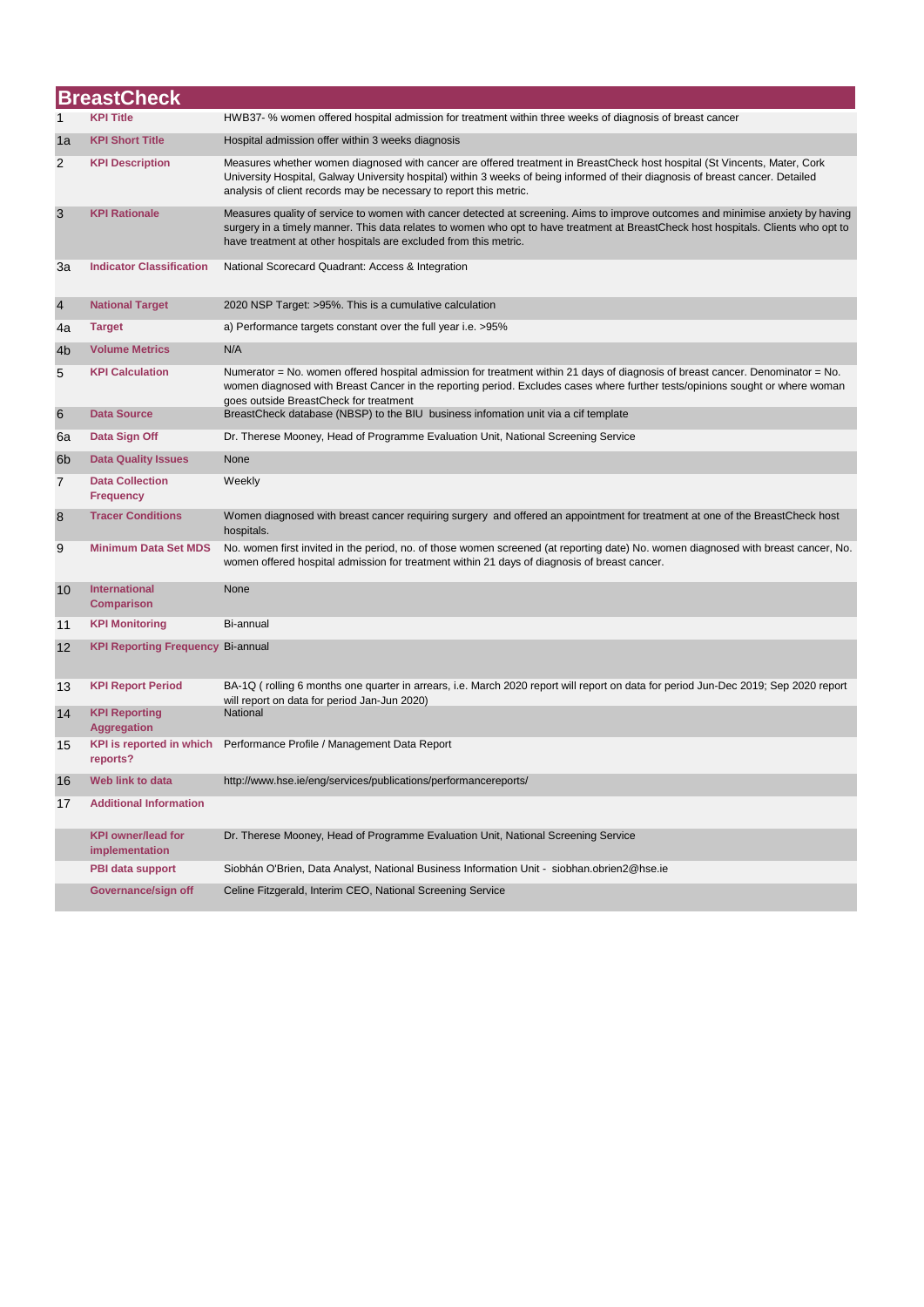|                | <b>BreastCheck</b>                          |                                                                                                                                                                                                                                                                                                                                                                                                                                         |  |  |
|----------------|---------------------------------------------|-----------------------------------------------------------------------------------------------------------------------------------------------------------------------------------------------------------------------------------------------------------------------------------------------------------------------------------------------------------------------------------------------------------------------------------------|--|--|
| 1              | KPI Title                                   | HWB35- % BreastCheck screening uptake rate                                                                                                                                                                                                                                                                                                                                                                                              |  |  |
| 1a             | <b>KPI Short Title</b>                      | BreastCheck uptake rate                                                                                                                                                                                                                                                                                                                                                                                                                 |  |  |
| 2              | <b>KPI Description</b>                      | A cohort measurement of the uptake of screening by women whose date of first offered invitation in the current screening round was<br>within the reporting period. These women are followed over time to allow adequate time for taking up their appoint (or second<br>appointment in the round). Includes all women in the eligible population ie including age extension. Includes all women in the eligible<br>population aged 50-69 |  |  |
| 3              | <b>KPI Rationale</b>                        | To maximise the uptake of breast screening among the eligible population. Based on evidence from Randomised Controlled Trials<br>and International best evidence. This level of uptake is required to have an effective reduction in mortality from breast cancer.                                                                                                                                                                      |  |  |
| За             | <b>Indicator Classification</b>             | National Scorecard Quadrant: Access & Integration                                                                                                                                                                                                                                                                                                                                                                                       |  |  |
| $\overline{4}$ | <b>National Target</b>                      | 2020 NSP Target: >70%. This is a cumulative calculation                                                                                                                                                                                                                                                                                                                                                                                 |  |  |
| 4a             | <b>Target</b>                               | Performance targets constant over the full year i.e. >70%                                                                                                                                                                                                                                                                                                                                                                               |  |  |
| 4 <sub>b</sub> | <b>Volume Metrics</b>                       | N/A                                                                                                                                                                                                                                                                                                                                                                                                                                     |  |  |
| 5              | <b>KPI Calculation</b>                      | Numerator= No. of those women who attended screening. Subject to change due to uptake on second invitation, rescheduling etc.<br>Denimonator=women whose date of first offered invitation in the current screening round was within the reporting period.                                                                                                                                                                               |  |  |
| 6              | <b>Data Source</b>                          | BreastCheck database (NBSP) to the BIU business infomation unit via a cif template                                                                                                                                                                                                                                                                                                                                                      |  |  |
| 6a             | Data Sign Off                               | Dr. Therese Mooney, Head of Programme Evaluation Service, National Screening Service                                                                                                                                                                                                                                                                                                                                                    |  |  |
| 6 <sub>b</sub> | <b>Data Quality Issues</b>                  | None                                                                                                                                                                                                                                                                                                                                                                                                                                    |  |  |
| $\overline{7}$ | <b>Data Collection</b><br><b>Frequency</b>  | Daily                                                                                                                                                                                                                                                                                                                                                                                                                                   |  |  |
| $\bf 8$        | <b>Tracer Conditions</b>                    | Women aged 50-69 whose date of first offered appointment in the round falls within the reporting period                                                                                                                                                                                                                                                                                                                                 |  |  |
| 9              | <b>Minimum Data Set MDS</b>                 | No. women first offered invitation in the period, no. of those women screened (at reporting date), age                                                                                                                                                                                                                                                                                                                                  |  |  |
| 10             | <b>International</b><br><b>Comparison</b>   | >70% Agreed International Standard                                                                                                                                                                                                                                                                                                                                                                                                      |  |  |
| 11             | <b>KPI Monitoring</b>                       | Quarterly                                                                                                                                                                                                                                                                                                                                                                                                                               |  |  |
| 12             | <b>KPI Reporting Frequency Quarterly</b>    |                                                                                                                                                                                                                                                                                                                                                                                                                                         |  |  |
| 13             | <b>KPI Report Period</b>                    | $Q-1Q$                                                                                                                                                                                                                                                                                                                                                                                                                                  |  |  |
| 14             | <b>KPI Reporting</b><br><b>Aggregation</b>  | National                                                                                                                                                                                                                                                                                                                                                                                                                                |  |  |
| 15             | <b>KPI</b> is reported in which<br>reports? | Performance Profile / Management Data Report / Annual Report                                                                                                                                                                                                                                                                                                                                                                            |  |  |
| 16             | Web link to data                            | http://www.hse.ie/eng/services/publications/performancereports/                                                                                                                                                                                                                                                                                                                                                                         |  |  |
| 17             | <b>Additional Information</b>               |                                                                                                                                                                                                                                                                                                                                                                                                                                         |  |  |
|                | <b>KPI owner/lead for</b><br>implementation | Dr. Therese Mooney, Head of Programme Evaluation Unit, National Screening Service                                                                                                                                                                                                                                                                                                                                                       |  |  |
|                | <b>PBI data support</b>                     | Siobhán O'Brien, Data Analyst, National Business Information Unit - siobhan.obrien2@hse.ie                                                                                                                                                                                                                                                                                                                                              |  |  |
|                | Governance/sign off                         | Celine Fitzgerald, Interim CEO, National Screening Service                                                                                                                                                                                                                                                                                                                                                                              |  |  |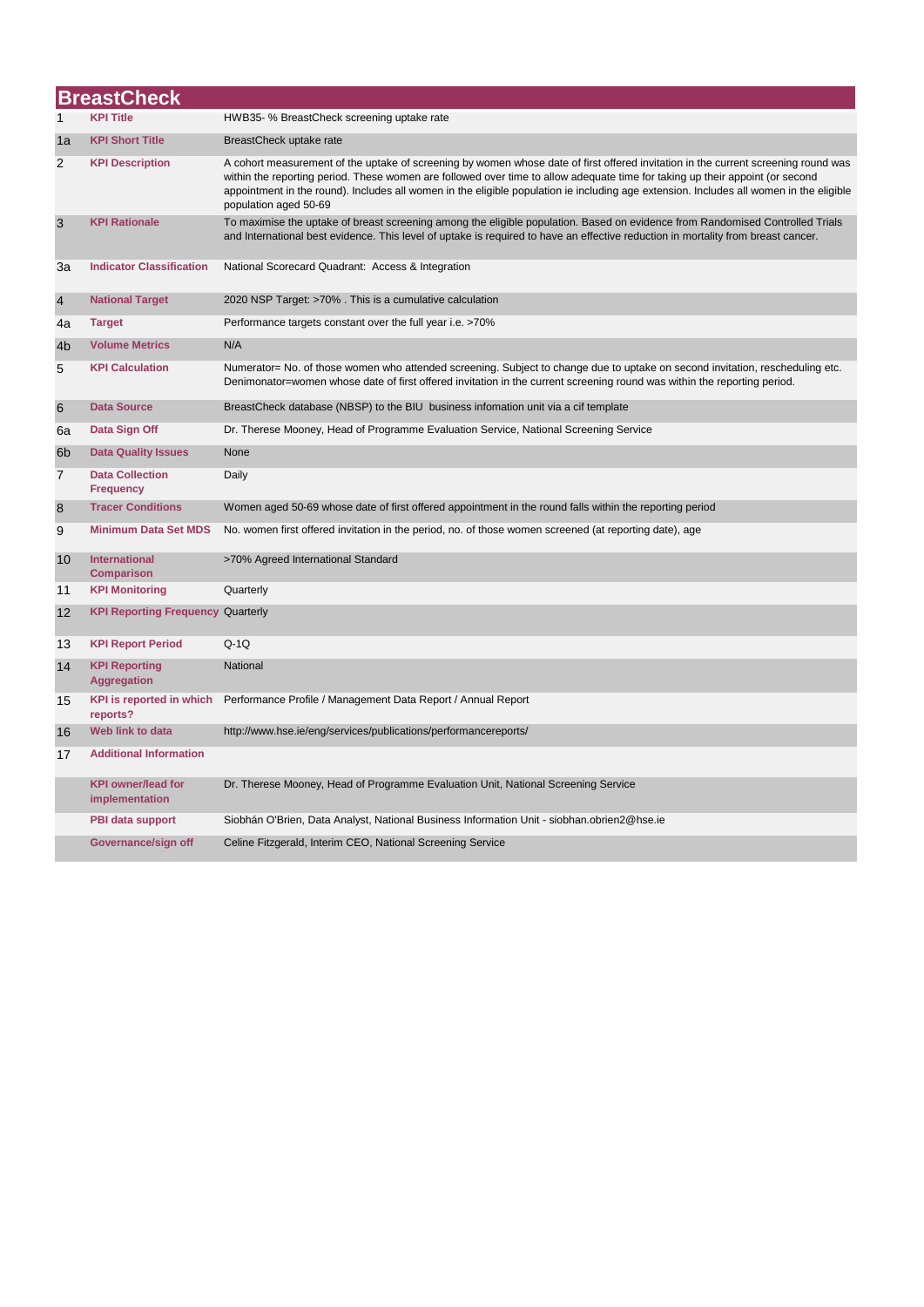|                | <b>CervicalCheck</b>                        |                                                                                                                                                                                                                                                                                                                                                                                                                                                                                                                                                                                                           |
|----------------|---------------------------------------------|-----------------------------------------------------------------------------------------------------------------------------------------------------------------------------------------------------------------------------------------------------------------------------------------------------------------------------------------------------------------------------------------------------------------------------------------------------------------------------------------------------------------------------------------------------------------------------------------------------------|
|                |                                             | HWB40- % eligible women with at least one satisfactory CervicalCheck screening in a 5-year period                                                                                                                                                                                                                                                                                                                                                                                                                                                                                                         |
| 1a             | <b>KPI Short Title</b>                      | one satisfactory CervicalCheck in 5yr period                                                                                                                                                                                                                                                                                                                                                                                                                                                                                                                                                              |
| $\overline{2}$ | <b>KPI Description</b>                      | Measures the proportion of the known eligible population who have had at least one satisfactory screening test in the five year period<br>defined. Period is based on a five-year screening round. This is a rolling metric updated to the end of the previous quarter.<br>Numerator=no. unique women aged 25-60 who have had a satisfactory screening test in the previous 5 years, Denominator= no. of<br>unique women aged 25-60 in the population (based on most recent census estimates) adjusted for women who have had a<br>hysterectomy (therefore not eligible for the CervicalCheck programme). |
| 3              | <b>KPI Rationale</b>                        | Measures the coverage of the CervicalCheck programme among the eligible population. Monitors if the programme is reaching the<br>population it serves.                                                                                                                                                                                                                                                                                                                                                                                                                                                    |
| 3a             | <b>Indicator Classification</b>             | National Scorecard Quadrant : Access & Integration                                                                                                                                                                                                                                                                                                                                                                                                                                                                                                                                                        |
| $\overline{4}$ | <b>National Target</b>                      | 2020 NSP Target: >80% . This is a cumulative calculation                                                                                                                                                                                                                                                                                                                                                                                                                                                                                                                                                  |
| 4a             | <b>Target</b>                               | a) Performance targets constant over the full year i.e. >80%                                                                                                                                                                                                                                                                                                                                                                                                                                                                                                                                              |
| 4 <sub>b</sub> | <b>Volume Metrics</b>                       | N/A                                                                                                                                                                                                                                                                                                                                                                                                                                                                                                                                                                                                       |
| 5              | <b>KPI Calculation</b>                      | Numerator=no. unique women aged 25-60 who have had a satisfactory screening test in the previous 5 years, Denominator= no. of<br>unique women aged 25-60 in the population (based on most recent census estimates) adjusted for women who have had a<br>hysterectomy (therefore not eligible for the CervicalCheck programme)                                                                                                                                                                                                                                                                             |
| 6              | <b>Data Source</b>                          | CervicalCheck database (CSR) to the BIU business infomation unit via a cif template                                                                                                                                                                                                                                                                                                                                                                                                                                                                                                                       |
| 6a             | Data Sign Off                               | Dr. Therese Mooney, Head of Programme Evaluation Unit, National Screening Service                                                                                                                                                                                                                                                                                                                                                                                                                                                                                                                         |
| 6 <sub>b</sub> | <b>Data Quality Issues</b>                  | None                                                                                                                                                                                                                                                                                                                                                                                                                                                                                                                                                                                                      |
| $\overline{7}$ | <b>Data Collection</b><br><b>Frequency</b>  | Quarterly                                                                                                                                                                                                                                                                                                                                                                                                                                                                                                                                                                                                 |
| 8              | <b>Tracer Conditions</b>                    | Women aged between 25 and 60 who are eligible for sceening and who have had a satisfactory screening test carried out in the<br>previous five years. Excludes women who have had a hysterectomy and are therefore ineligible for cervical screening.                                                                                                                                                                                                                                                                                                                                                      |
| 9              | <b>Minimum Data Set MDS</b>                 | Client name, address, DOB, date of screening.                                                                                                                                                                                                                                                                                                                                                                                                                                                                                                                                                             |
| 10             | International<br><b>Comparison</b>          | Similar in other countries                                                                                                                                                                                                                                                                                                                                                                                                                                                                                                                                                                                |
| 11             | <b>KPI Monitoring</b>                       | Quarterly                                                                                                                                                                                                                                                                                                                                                                                                                                                                                                                                                                                                 |
| 12             | <b>KPI Reporting Frequency Quarterly</b>    |                                                                                                                                                                                                                                                                                                                                                                                                                                                                                                                                                                                                           |
| 13             | <b>KPI Report Period</b>                    | $O-1O$                                                                                                                                                                                                                                                                                                                                                                                                                                                                                                                                                                                                    |
| 14             | <b>KPI Reporting</b><br><b>Aggregation</b>  | National                                                                                                                                                                                                                                                                                                                                                                                                                                                                                                                                                                                                  |
| 15             | <b>KPI is reported in which</b><br>reports? | Performance Profile / Management Data Report / Annual Report                                                                                                                                                                                                                                                                                                                                                                                                                                                                                                                                              |
| 16             | <b>Web link to data</b>                     | http://www.hse.ie/eng/services/publications/performancereports/                                                                                                                                                                                                                                                                                                                                                                                                                                                                                                                                           |
| 17             | <b>Additional Information</b>               |                                                                                                                                                                                                                                                                                                                                                                                                                                                                                                                                                                                                           |
|                | <b>KPI owner/lead for</b><br>implementation | Dr. Therese Mooney, Head of Programme Evaluation Unit, National Screening Service                                                                                                                                                                                                                                                                                                                                                                                                                                                                                                                         |
|                | <b>PBI data support</b>                     | Siobhán O'Brien, Data Analyst, National Business Information Unit, siobhan.obrien2@hse.ie                                                                                                                                                                                                                                                                                                                                                                                                                                                                                                                 |
|                | Governance/sign off                         | Celine Fitzgerald, Interim Head of Screening, National Screening Service                                                                                                                                                                                                                                                                                                                                                                                                                                                                                                                                  |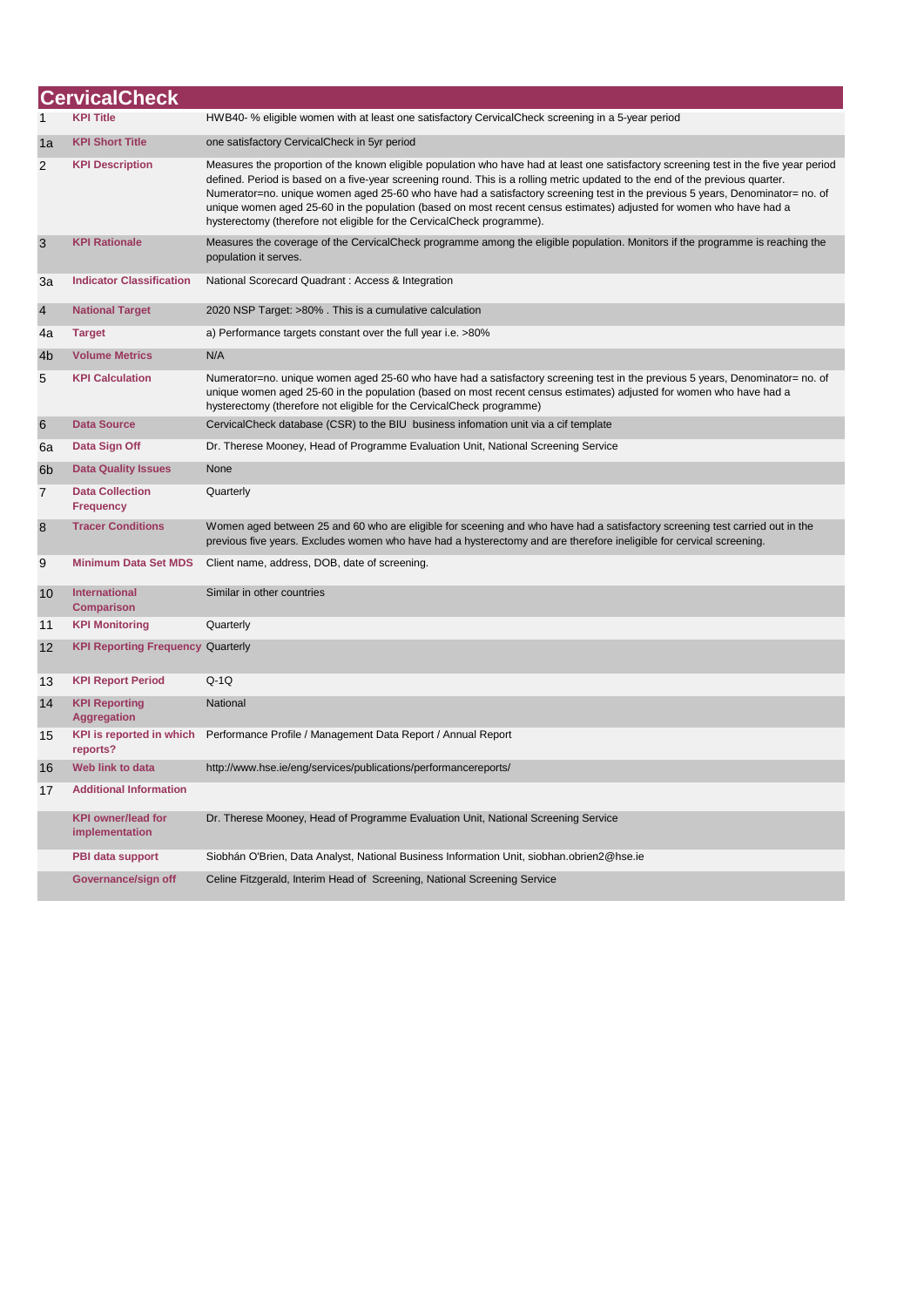|                | <b>CervicalCheck</b>                        |                                                                                                                                                                      |
|----------------|---------------------------------------------|----------------------------------------------------------------------------------------------------------------------------------------------------------------------|
| 1              | <b>KPI Title</b>                            | HWB21- No. of unique women who have had one or more smear tests in a primary care setting.                                                                           |
| 1a             | <b>KPI Short Title</b>                      | Unique women one or more smear tests                                                                                                                                 |
| 2              | <b>KPI Description</b>                      | Activity measurement; count of number of women who have had a satisfactory screening test in the reporting period i.e one that could<br>be analysed and reported on. |
| 3              | <b>KPI Rationale</b>                        | Activity measurementBetter Health & Wellbeing                                                                                                                        |
| За             | <b>Indicator Classification</b>             | National Scorecard Quadrant: Access & Integration                                                                                                                    |
| $\overline{4}$ | <b>National Target</b>                      | 2020 NSP Target: 255,000. This is a cumulative calculation                                                                                                           |
| 4a             | <b>Target</b>                               | 255,000 women                                                                                                                                                        |
| 4 <sub>b</sub> | <b>Volume Metrics</b>                       |                                                                                                                                                                      |
| 5              | <b>KPI Calculation</b>                      | Count of number of women who have had a satisfactory screening test in the reporting period i.e. one that could be analysed and<br>reported on.                      |
| 6              | <b>Data Source</b>                          | CervicalCheck database (CSR) to the BIU business infomation unit via a cif template                                                                                  |
| 6a             | Data Sign Off                               | Dr. Therese Mooney, Head of Programme Evaluation Unit, National Screening Service                                                                                    |
| 6 <sub>b</sub> | <b>Data Quality Issues</b>                  | None                                                                                                                                                                 |
| $\overline{7}$ | <b>Data Collection</b><br><b>Frequency</b>  | Daily                                                                                                                                                                |
| 8              | <b>Tracer Conditions</b>                    | Women aged between 25 and 60 who are eligible for sceening and who have had a satisfactory screening test carried out in a<br>primary care setting                   |
| 9              | <b>Minimum Data Set MDS</b>                 | Client Name, Address, DOB                                                                                                                                            |
| 10             | <b>International</b><br><b>Comparison</b>   | Similar in other countries                                                                                                                                           |
| 11             | <b>KPI Monitoring</b>                       | Monthly                                                                                                                                                              |
| 12             | <b>KPI Reporting Frequency Monthly</b>      |                                                                                                                                                                      |
| 13             | <b>KPI Report Period</b>                    | Current (e.g. daily data reported on that same day of activity, monthly data reported wihin the same month of activity)                                              |
| 14             | <b>KPI Reporting</b><br><b>Aggregation</b>  | National                                                                                                                                                             |
| 15             | <b>KPI</b> is reported in which<br>reports? | Performance Profile, Management Data Report, Annual Report                                                                                                           |
| 16             | Web link to data                            | http://www.hse.ie/eng/services/publications/performancereports/                                                                                                      |
| 17             | <b>Additional Information</b>               |                                                                                                                                                                      |
|                | <b>KPI owner/lead for</b><br>implementation | Dr. Therese Mooney, Head of Programme Evaluation Unit, National Screening Service                                                                                    |
|                | PBI data support                            | Siobhán O'Brien, Data Analyst, National Business Information Unit, siobhan.obrien2@hse.ie                                                                            |
|                | Governance/sign off                         | Celine Fitzgerald, Interim Head of Screening, National Screening Service                                                                                             |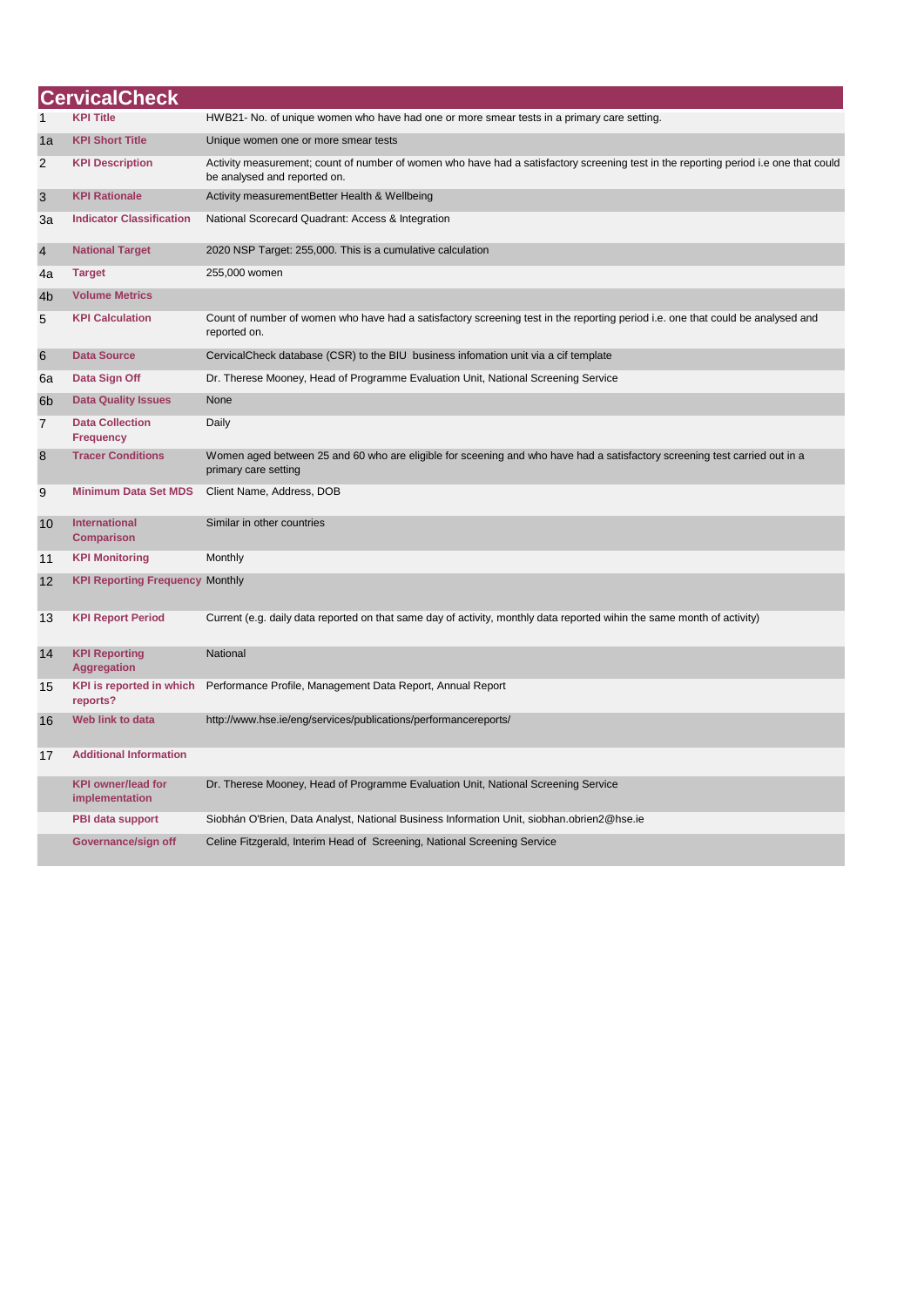|                | <b>CervicalCheck</b>                        |                                                                                                                                                                                                                                                                                                                                                                    |  |  |
|----------------|---------------------------------------------|--------------------------------------------------------------------------------------------------------------------------------------------------------------------------------------------------------------------------------------------------------------------------------------------------------------------------------------------------------------------|--|--|
| $\mathbf{1}$   | <b>KPI Title</b>                            | NSS1 Average result turnaround time (weeks)                                                                                                                                                                                                                                                                                                                        |  |  |
| 1a             | <b>KPI Short Title</b>                      | CervicalCheck Lab turnaround times (TATs)                                                                                                                                                                                                                                                                                                                          |  |  |
| 2              | <b>KPI Description</b>                      | Measures average time in weeks from receipt of sample at the laboratory to receipt of result to the Programme                                                                                                                                                                                                                                                      |  |  |
| 3              | <b>KPI Rationale</b>                        | To monitor compliance to CervicalCheck QA Guidelines and contract requirements on laboratory turnaround time.                                                                                                                                                                                                                                                      |  |  |
| За             | <b>Indicator Classification</b>             | National Scorecard Quadrant: Quality & Safety                                                                                                                                                                                                                                                                                                                      |  |  |
| $\overline{4}$ | <b>National Target</b>                      | 2020 NSP Target: 6 weeks. This is a Point in Time calculation                                                                                                                                                                                                                                                                                                      |  |  |
| 4a             | <b>Target</b>                               | 6 weeks                                                                                                                                                                                                                                                                                                                                                            |  |  |
| 4 <sub>b</sub> | <b>Volume Metrics</b>                       |                                                                                                                                                                                                                                                                                                                                                                    |  |  |
| 5              | <b>KPI Calculation</b>                      | Calculation involves a count of the number of results received by the Programme within the reporting month and a count of the<br>number of days that elapsed from receipt of each of these samples by the Laboratory to the results being received by the Programme.<br>Business Objects Reporting calculates the average time in weeks based on this information. |  |  |
| 6              | <b>Data Source</b>                          | From CSR Business Objects reports via template to BIU                                                                                                                                                                                                                                                                                                              |  |  |
| 6а             | Data Sign Off                               | Dr. Therese Mooney, Head of Programme Evaluation Unit, National Screening Service                                                                                                                                                                                                                                                                                  |  |  |
| 6 <sub>b</sub> | <b>Data Quality Issues</b>                  | N//A                                                                                                                                                                                                                                                                                                                                                               |  |  |
| $\overline{7}$ | <b>Data Collection</b><br><b>Frequency</b>  | Daily                                                                                                                                                                                                                                                                                                                                                              |  |  |
| 8              | <b>Tracer Conditions</b>                    |                                                                                                                                                                                                                                                                                                                                                                    |  |  |
| 9              | <b>Minimum Data Set MDS</b>                 | Date result received by CervicalCheck; Notification date of sample received at laboratory                                                                                                                                                                                                                                                                          |  |  |
| 10             | <b>International</b><br><b>Comparison</b>   |                                                                                                                                                                                                                                                                                                                                                                    |  |  |
| 11             | <b>KPI Monitoring</b>                       | Weekly                                                                                                                                                                                                                                                                                                                                                             |  |  |
| 12             | <b>KPI Reporting Frequency Monthly</b>      |                                                                                                                                                                                                                                                                                                                                                                    |  |  |
| 13             | <b>KPI Report Period</b>                    | Monthly                                                                                                                                                                                                                                                                                                                                                            |  |  |
| 14             | <b>KPI Reporting</b><br><b>Aggregation</b>  | National                                                                                                                                                                                                                                                                                                                                                           |  |  |
| 15             | <b>KPI</b> is reported in which<br>reports? | National Service Plan / Management Data Report / Preliminary Report                                                                                                                                                                                                                                                                                                |  |  |
| 16             | Web link to data                            | http://www.hse.ie/eng/services/publications/performancereports/                                                                                                                                                                                                                                                                                                    |  |  |
| 17             | <b>Additional Information</b>               |                                                                                                                                                                                                                                                                                                                                                                    |  |  |
|                | <b>KPI owner/lead for</b><br>implementation | Dr. Therese Mooney, Head of Programme Evaluation Unit, National Screening Service                                                                                                                                                                                                                                                                                  |  |  |
|                | PBI data support                            | Siobhán O'Brien, National Data Analyst, National Business Information Unit, siobhan.obrien2@hse.ie                                                                                                                                                                                                                                                                 |  |  |
|                | Governance/sign off                         | Damien McCallion, National Director, National Screening Service                                                                                                                                                                                                                                                                                                    |  |  |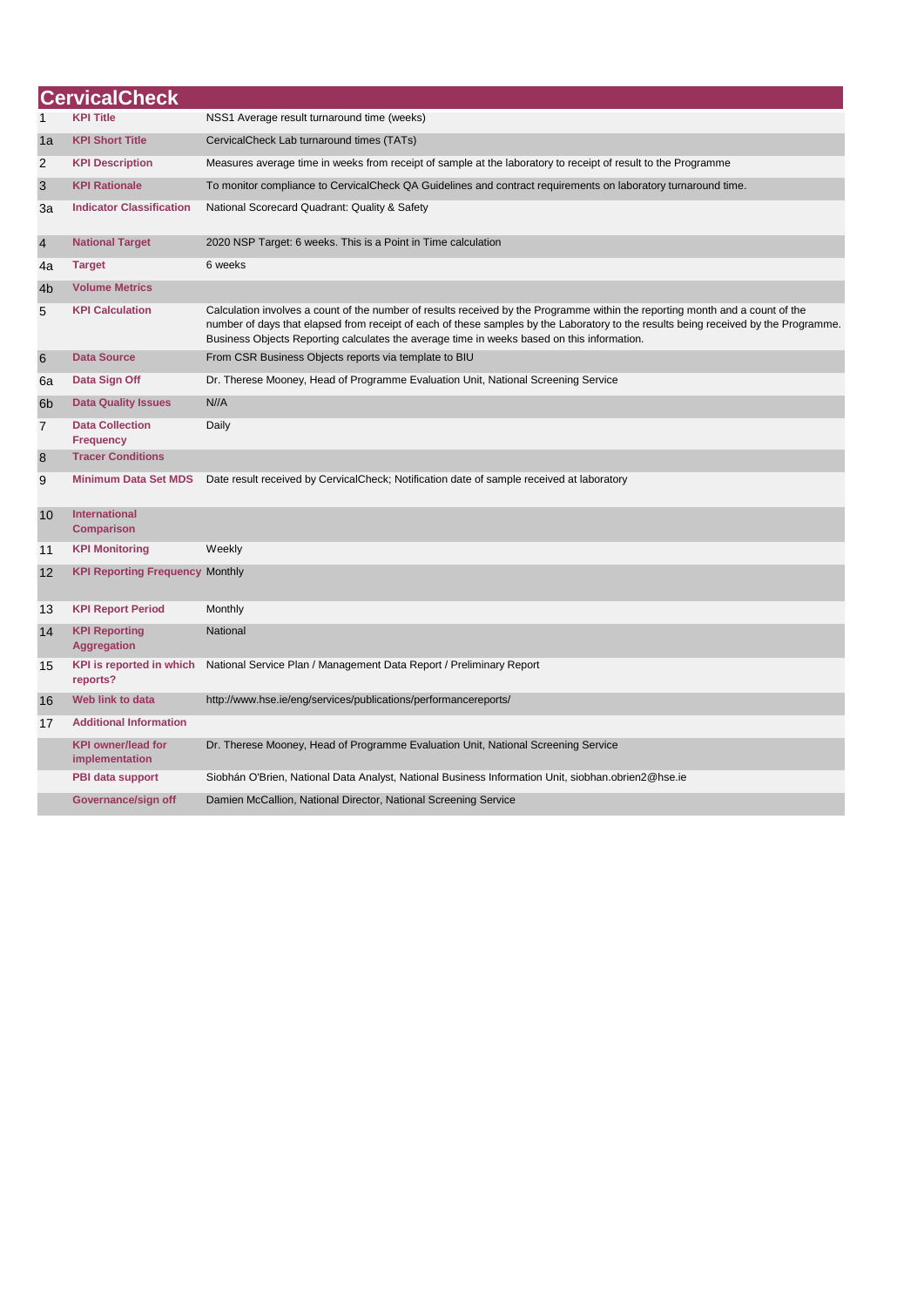|                           | <b>Diabetic Retina Screen</b>               |                                                                                                                                                                                                                                                                                                                                           |
|---------------------------|---------------------------------------------|-------------------------------------------------------------------------------------------------------------------------------------------------------------------------------------------------------------------------------------------------------------------------------------------------------------------------------------------|
| 1                         | <b>KPI Title</b>                            | HWB23- No. of Diabetic RetinaScreen clients screened with final grading result                                                                                                                                                                                                                                                            |
| 1a                        | <b>KPI Short Title</b>                      | Diabetic RetinaScreen clients screened                                                                                                                                                                                                                                                                                                    |
| $\overline{2}$            | <b>KPI Description</b>                      | An activity measurement of the number of eligible men, women and children over 12 years who were screened for diabetic<br>retinopathy within the reporting period. Clients are considerd to be screened when a final grading result is received by the<br>programme. This number includes clients who had a slit-lamp test (if required). |
| $\ensuremath{\mathsf{3}}$ | <b>KPI Rationale</b>                        | Activity measurement: Better Health & Wellbeing                                                                                                                                                                                                                                                                                           |
| За                        | <b>Indicator Classification</b>             | National Scorecard Quadrant: Access & Integration                                                                                                                                                                                                                                                                                         |
| $\overline{4}$            | <b>National Target</b>                      | 2020 NSP Target: 110,000. This is a cumulative calculation                                                                                                                                                                                                                                                                                |
| 4a                        | <b>Target</b>                               |                                                                                                                                                                                                                                                                                                                                           |
| 4 <sub>b</sub>            | <b>Volume Metrics</b>                       |                                                                                                                                                                                                                                                                                                                                           |
| 5                         | <b>KPI Calculation</b>                      | Count of the number of eligible men, women and children aged over 12 years who were screened for diabhetic retinopathy<br>within the reporting period. Clients are considerd to be screened when a final grading result is received by the programme.<br>This number includes clients who had a slit-lamp test (if required).             |
| 6                         | <b>Data Source</b>                          | DiabeticRetinaScreen Database (DRS) to the BIU business information unit via a cif template                                                                                                                                                                                                                                               |
| 6a                        | Data Sign Off                               | Dr. Therese Mooney, Head of Programme Evaluation Unit, National Screening Service                                                                                                                                                                                                                                                         |
| 6 <sub>b</sub>            | <b>Data Quality Issues</b>                  | None                                                                                                                                                                                                                                                                                                                                      |
| $\overline{7}$            | <b>Data Collection</b><br><b>Frequency</b>  | Daily                                                                                                                                                                                                                                                                                                                                     |
| 8                         | <b>Tracer Conditions</b>                    | Men and women and children aged over 12 years who have been diagnosed with diabetes and who have been screened as<br>part of the DiabeticRetinaScreen programme.                                                                                                                                                                          |
| 9                         | <b>Minimum Data Set MDS</b>                 | Client name, address, sex, DOB, date of screening.                                                                                                                                                                                                                                                                                        |
| 10                        | International<br><b>Comparison</b>          | Similar in other countries                                                                                                                                                                                                                                                                                                                |
| 11                        | <b>KPI Monitoring</b>                       | Monthly                                                                                                                                                                                                                                                                                                                                   |
| 12                        | <b>KPI Reporting Frequency Monthly</b>      |                                                                                                                                                                                                                                                                                                                                           |
| 13                        | <b>KPI Report Period</b>                    | Current (e.g. daily data reported on that same day of activity, monthly data reported wihin the same month of activity)                                                                                                                                                                                                                   |
| 14                        | <b>KPI Reporting</b><br><b>Aggregation</b>  | <b>National</b>                                                                                                                                                                                                                                                                                                                           |
| 15                        | <b>KPI is reported in which</b><br>reports? | Performance Profile / Management Data Report / Annual Report                                                                                                                                                                                                                                                                              |
| 16                        | Web link to data                            | http://www.hse.ie/eng/services/publications/performancereports/                                                                                                                                                                                                                                                                           |
| 17                        | <b>Additional Information</b>               |                                                                                                                                                                                                                                                                                                                                           |
|                           | <b>KPI owner/lead for</b><br>implementation | Dr. Therese Mooney, Head of Programme Evaluation Unit, National Screening Service                                                                                                                                                                                                                                                         |
|                           | <b>PBI data support</b>                     | Siobhán O'Brien, Data Analyst, National Business Information Unit - siobhan.obrien2@hse.ie                                                                                                                                                                                                                                                |
|                           | Governance/sign off                         | Celine Fitzgerald, Interim CEO, National Screening Service                                                                                                                                                                                                                                                                                |